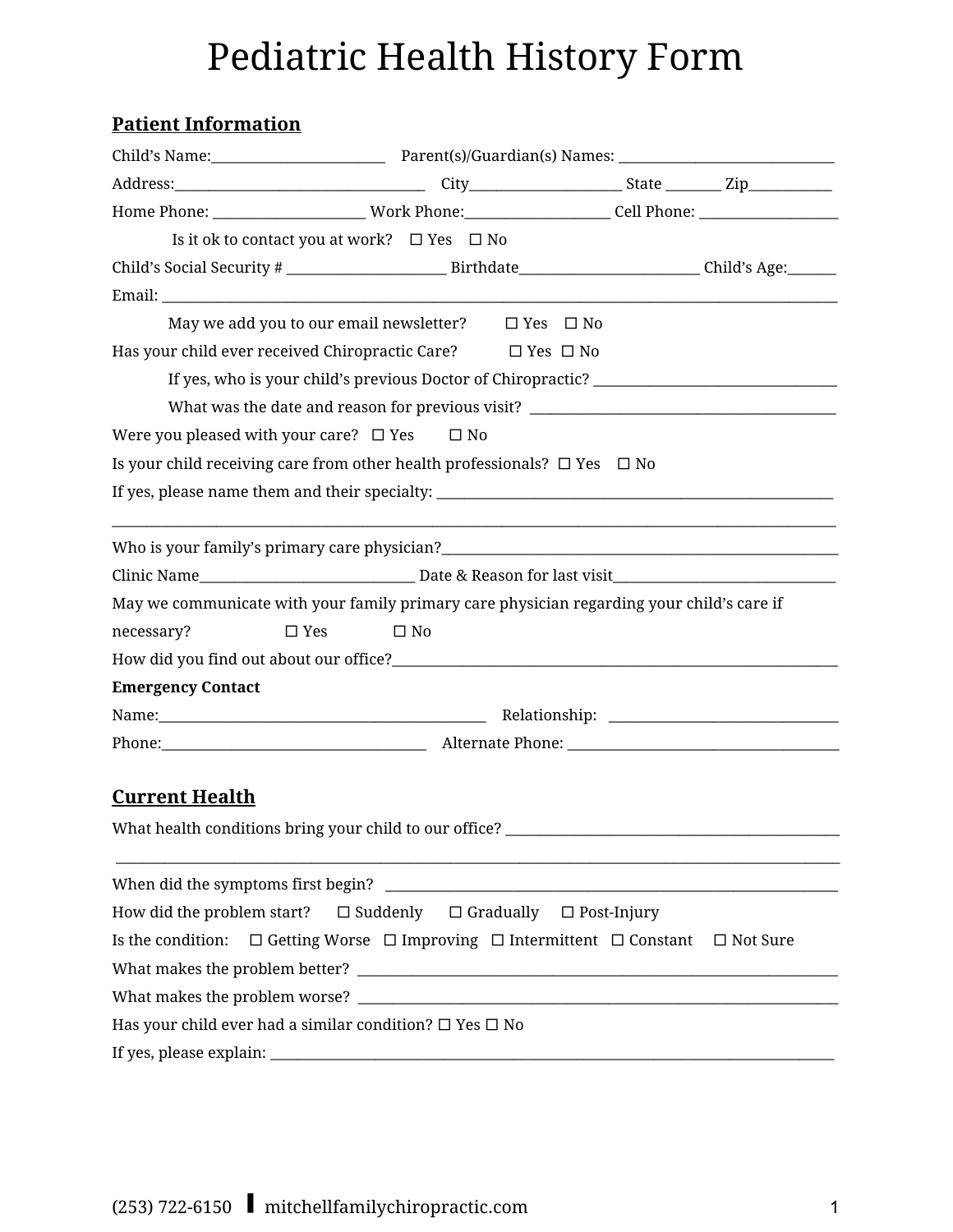Does your child eat well:  $\Box$  Yes  $\Box$  No Does your child have regular bowel/bladder movements? □ Yes □ No Has your child ever been checked for vertebral subluxation?  $\Box$  Yes  $\Box$  No Often seemingly unrelated symptoms can manifest as other health concerns. Please mark if your child has had any of the following:

| $\Box$ Allergies            | $\Box$ Fatigue                | $\Box$ Poor Coordination         |
|-----------------------------|-------------------------------|----------------------------------|
| $\Box$ Asthma               | $\square$ Fevers              | $\Box$ Radiating Pain            |
| $\Box$ Behavioral Problems  | $\Box$ Frequent Colds         | $\square$ Reflux                 |
| $\Box$ Bloating/Gas         | $\Box$ Frequent Crying Spells | $\Box$ Scoliosis                 |
| $\Box$ Broken Bones         | $\Box$ Headaches/Migraines    | $\Box$ Seizures                  |
| $\Box$ Bronchitis           | $\Box$ Irritability           | $\Box$ Shortness of Breath       |
| $\Box$ Colic                | $\Box$ Joint Problems         | $\Box$ Sinus Congestions         |
| $\Box$ Constipation         | $\Box$ Light Sensitivity      | $\Box$ Skin Irritation           |
| $\Box$ Depression           | $\square$ Loss of Balance     | $\Box$ Sleeping Problems         |
| $\square$ Diabetes          | $\Box$ Loss of Concentration  | $\Box$ Stiffness                 |
| $\Box$ Diarrhea             | $\Box$ Loss of Smell          | $\Box$ Tonsillitis/Sore Throats  |
| $\Box$ Difficulty Breathing | $\square$ Loss of Taste       | $\Box$ Upper Back Pain           |
| $\Box$ Digestive Problems   | $\square$ Low Back Pain       | $\Box$ Urinary Issues/Bedwetting |
| $\square$ Dizziness         | $\Box$ Muscle Pain            | $\Box$ Vision Changes            |
| $\Box$ Ear Buzzing          | $\square$ Neck Pain           | $\square$ Weakness               |
| $\Box$ Ear Pain/Infections  | $\Box$ Numbness               | $\Box$ Weight Gain/Loss          |
| $\square$ Face Flushed      | $\Box$ Orthopedic Problems    | $\Box$ Other:                    |
| $\Box$ Fainting             | $\Box$ Pneumonia              |                                  |

#### **Birth History**

| Child's birth was                                       | $\square$ At Home                                     |  | $\Box$ At a Birthing Center               |  | $\Box$ At a Hospital |
|---------------------------------------------------------|-------------------------------------------------------|--|-------------------------------------------|--|----------------------|
|                                                         |                                                       |  |                                           |  |                      |
| Child's Birth was                                       | $\Box$ Natural vaginal (no medications/interventions) |  |                                           |  |                      |
|                                                         | $\Box$ Vaginal with interventions                     |  |                                           |  |                      |
|                                                         | $\Box$ Induction                                      |  | $\Box$ Pain Medication                    |  |                      |
|                                                         |                                                       |  | $\Box$ Epidural $\Box$ Vacuum Extractions |  | $\Box$ Forceps       |
|                                                         | $\Box$ C-Section                                      |  |                                           |  |                      |
| $\Box$ Scheduled $\Box$ Emergency                       |                                                       |  |                                           |  |                      |
| Please list reasons for any interventions/complications |                                                       |  |                                           |  |                      |
|                                                         |                                                       |  |                                           |  |                      |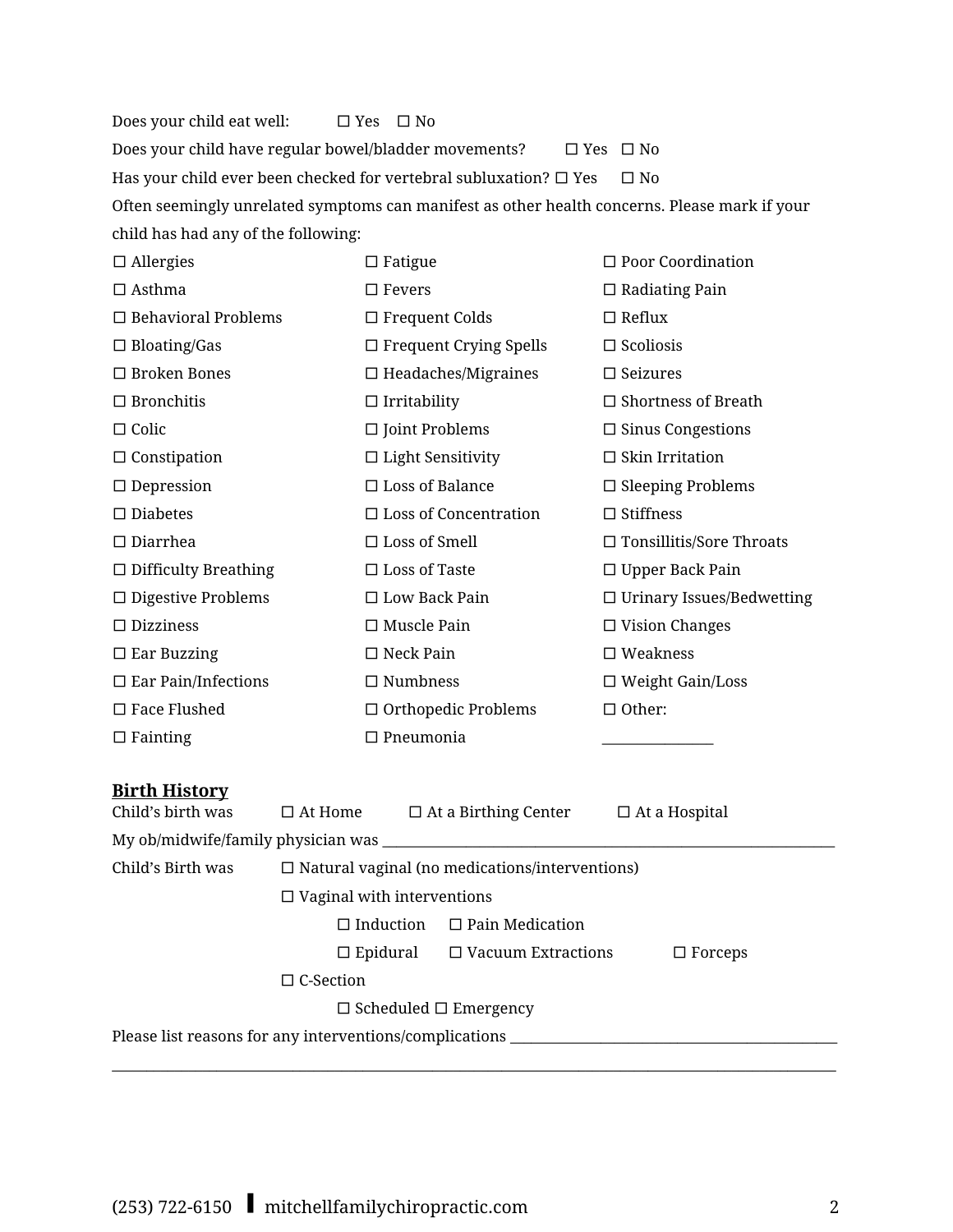|                                 | Child's birth weight _____________ Child's birth height _____________      |
|---------------------------------|----------------------------------------------------------------------------|
|                                 |                                                                            |
|                                 | APGAR score at birth __________ APGAR score after 5 min ________           |
|                                 | Anything else we need to know about this birth? $\square$ Yes $\square$ No |
|                                 |                                                                            |
|                                 |                                                                            |
| <b>Growth &amp; Development</b> |                                                                            |
|                                 |                                                                            |

| Was your child alert and responsive within 12 hours of delivery? |                                                                                                                                                                                                                                     | $\Box$ Yes $\Box$ No |  |  |
|------------------------------------------------------------------|-------------------------------------------------------------------------------------------------------------------------------------------------------------------------------------------------------------------------------------|----------------------|--|--|
|                                                                  |                                                                                                                                                                                                                                     |                      |  |  |
| At what age did the child:                                       |                                                                                                                                                                                                                                     |                      |  |  |
|                                                                  |                                                                                                                                                                                                                                     |                      |  |  |
|                                                                  |                                                                                                                                                                                                                                     |                      |  |  |
|                                                                  | Patient/Hospitalization/Surgical history (please list below all surgeries and hospitalizations including                                                                                                                            |                      |  |  |
|                                                                  | the year) <u>exactle</u> the search of the search of the search of the search of the search of the search of the search of the search of the search of the search of the search of the search of the search of the search of the se |                      |  |  |
|                                                                  | Please list any major injuries, accidents, falls, and fractures your child has sustained in his/her                                                                                                                                 |                      |  |  |
| Is/was your child breastfed? $\Box$ Yes $\Box$ No                |                                                                                                                                                                                                                                     |                      |  |  |
|                                                                  |                                                                                                                                                                                                                                     |                      |  |  |
|                                                                  |                                                                                                                                                                                                                                     |                      |  |  |
|                                                                  |                                                                                                                                                                                                                                     |                      |  |  |
| Did mother smoke during pregnancy?                               | $\square$ Yes $\square$ No                                                                                                                                                                                                          |                      |  |  |
| Did mother drink alcohol during pregnancy? $\Box$ Yes            | $\square$ No                                                                                                                                                                                                                        |                      |  |  |
| Any illness of mother during pregnancy?                          | $\Box$ Yes $\Box$ No                                                                                                                                                                                                                |                      |  |  |
|                                                                  | If yes, please explain including treatment/medications/supplements ________________________________                                                                                                                                 |                      |  |  |
|                                                                  | List any drugs/medications (including over the counter) taken during pregnancy ____________________                                                                                                                                 |                      |  |  |
|                                                                  |                                                                                                                                                                                                                                     |                      |  |  |
| Apy ovposure to ultracound? $\Box$ Vec $\Box$ No.                |                                                                                                                                                                                                                                     |                      |  |  |

Any exposure to ultrasound?  $\Box$  Yes  $\Box$  No

If so, how many and what was the medical reason  $\_\_$ 

Any pets at home? □ Yes □ No Any smokers at home? □ Yes □ No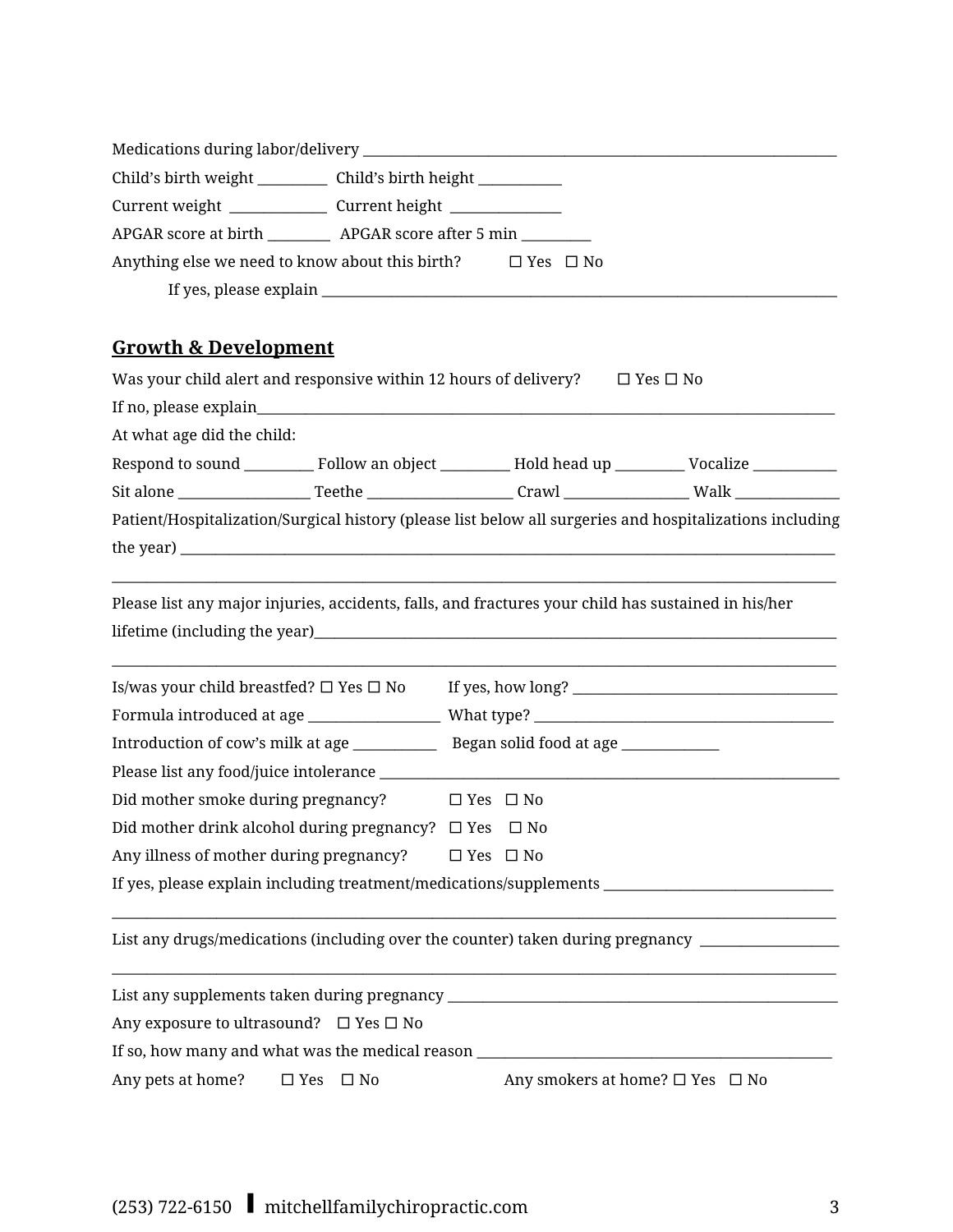|  | Has child received any vaccinations? $\quad \Box$ Yes $\Box$ No $\quad$ If yes, which ones and list any reactions $\Box$ |  |
|--|--------------------------------------------------------------------------------------------------------------------------|--|
|  |                                                                                                                          |  |

| Has child received any antibiotics?                                                        | $\Box$ Yes $\Box$ No | If yes, how many times and list reason _______                                                      |
|--------------------------------------------------------------------------------------------|----------------------|-----------------------------------------------------------------------------------------------------|
| Any difficulty with breastfeeding?                                                         | $\Box$ Yes $\Box$ No |                                                                                                     |
| Any difficulty with bonding?                                                               | $\Box$ Yes $\Box$ No |                                                                                                     |
| Any behavioral problems?                                                                   | $\Box$ Yes $\Box$ No |                                                                                                     |
| Any night terrors, sleepwalking, or difficulty sleeping?                                   |                      | $\Box$ Yes $\Box$ No                                                                                |
|                                                                                            |                      |                                                                                                     |
|                                                                                            |                      |                                                                                                     |
|                                                                                            |                      |                                                                                                     |
|                                                                                            |                      | Please list any vitamins/hers/homeopathics/other that your child is taking: _______________________ |
|                                                                                            |                      |                                                                                                     |
| Does your child have a preferred sleeping position? $\Box$ Yes $\Box$ No                   |                      |                                                                                                     |
| Does your child sleep the entire night? $\square$ Yes $\square$ No                         |                      |                                                                                                     |
| Has your child ever fallen from any high places? $\Box$ Yes $\Box$ No                      |                      |                                                                                                     |
|                                                                                            |                      |                                                                                                     |
| Does your child seem developmentally appropriate for their age? $\square$ Yes $\square$ No |                      |                                                                                                     |

# **Family History**

| Please note any health problems (ie: cancer, hereditary conditions, diabetes, heart conditions, |
|-------------------------------------------------------------------------------------------------|
| hypertension $\cdots$ ) that are present in:                                                    |
|                                                                                                 |
|                                                                                                 |
|                                                                                                 |